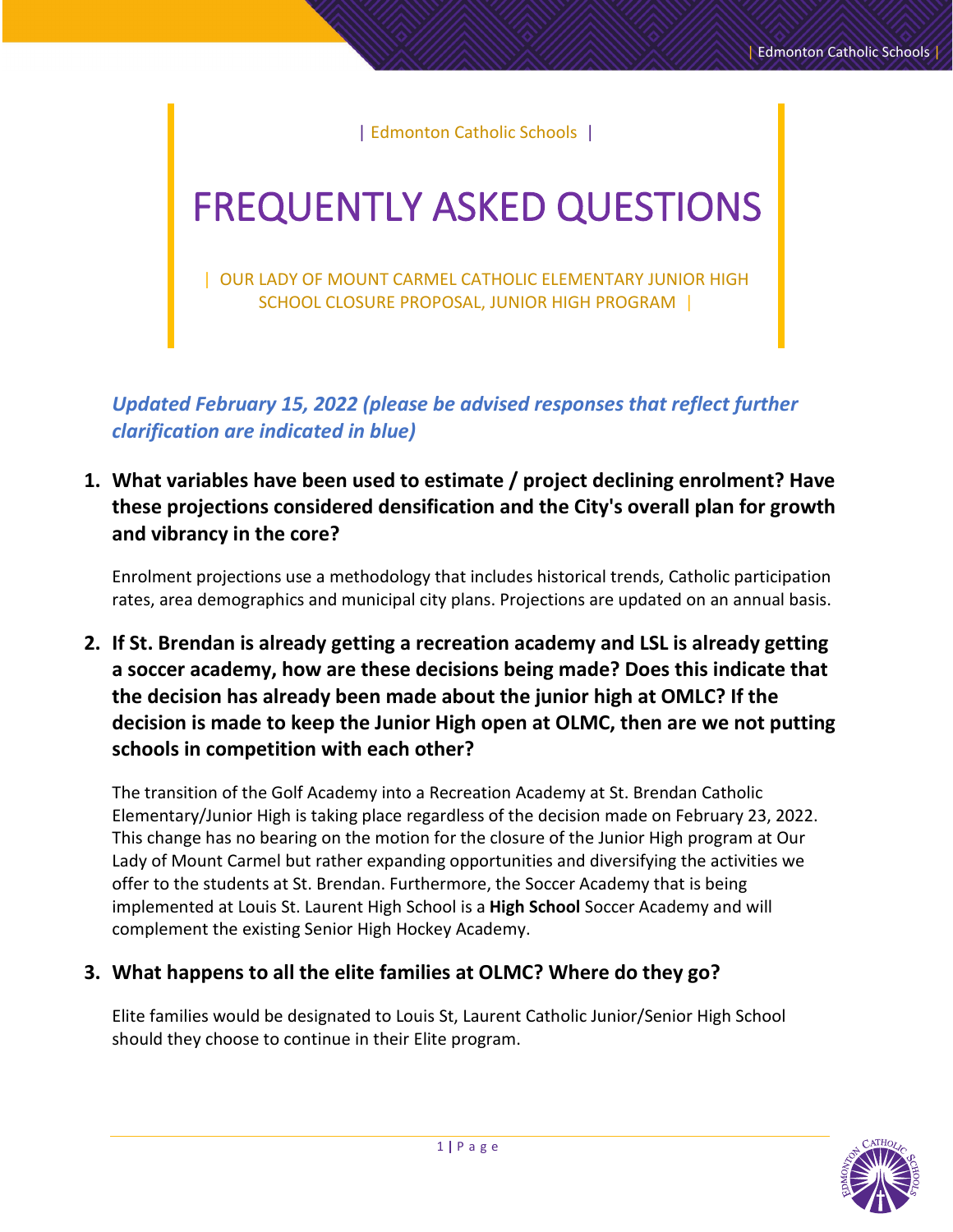**4. If the junior high does close, what will happen with the coaches? Will they stay on with the elementary students, or will they move to new schools? We want our children to stay with their talented coaches.**

Each year, Human Resource Services establishes staffing procedures in preparation for the upcoming school year. In collaboration with principals, staffing needs are determined and any year, staffing may fluctuate. The staffing procedures set out a process for any staff that may require transfer.

# **5. If the decision is not largely financial as there is only a \$100K savings, then why hasn't the Board looked into asking volunteers to take on duties, different fundraisers or other cost savings measures?**

We truly appreciate the collaborative spirit of the school community, but the Division is not able to rely upon volunteers to supplement staffing requirements and associated costs necessary to operate a school. While fundraising is an integral part of a school's operations, gaming funds raised are only able to be used for supplemental resources and not for the lion's share of the costs associated with the operation of a school. As a result, fundraising dollars would not have a significant enough impact upon the overall financial assessment of OLMC's viability.

Furthermore, volunteers cannot take away from the staffing requirements necessary to operate a school. This would be in violation of all collective agreements. Fundraisers are always an option, but in many cases, there are restrictions as to what the money can be used for (i.e. staffing costs).

## **6. Why has money been put into capital projects for OLMC when the Board is just planning on decreasing the school to an elementary school?**

As per the Alberta Education School Capital Manual, Operation and Maintenance funding is provided to all jurisdictions, including Charter Schools for the maintenance and operation of school buildings to ensure they are safe, comfortable, and suitable learning environments for children. The funding is different from the Infrastructure Maintenance and Renewal funding which is used for component replacement and the upgrading of existing facilities. Regardless of the school's utilization rates, ECSD is committed to providing all students with enhanced learning environments, including those students at Our Lady of Mount Carmel.

## **7. Why is money being spent on this engagement process and not being put back into the school itself?**

According to Board Policy 14 and the Education Act, our School Division must provide an opportunity for the public to respond to a school closure proposal. This is being met through a

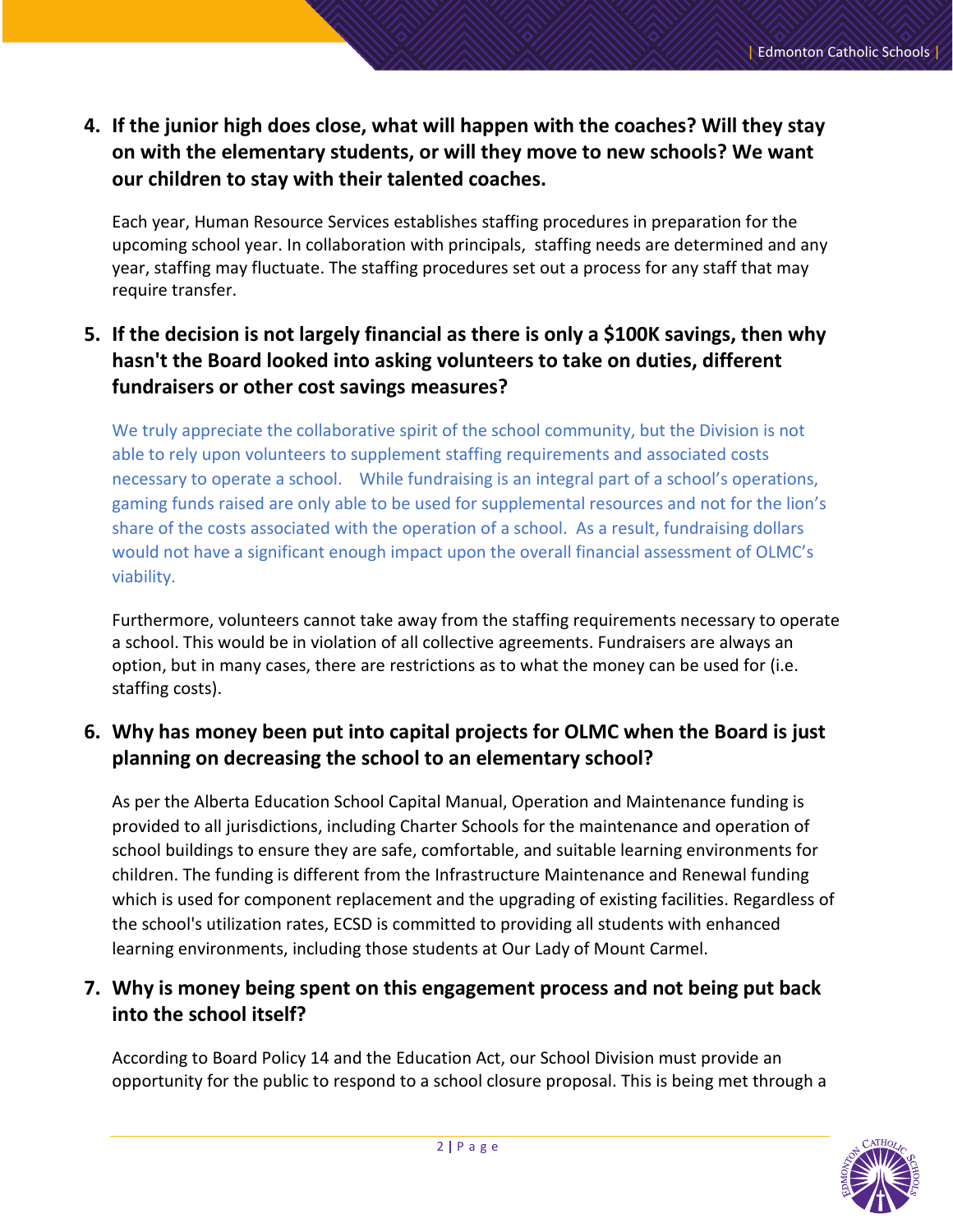public participation process providing equitable opportunities for stakeholders to respond through multiple options. ECSD commits to being prudent in all spending.

#### **8. Won't removing the junior high program lead to decreased enrollment in the elementary school, which will mean the entire school may close in the future?**

A. The motion proposed to the Board of Trustees on November 24, 2021, was only for closure and re-location of the Junior High program (Grade 7, 8, and 9) at Our Lady of Mount Carmel. With the addition of the Green STEM program in the elementary, the Division anticipates an increase in enrolment at the elementary level over time.

#### **9. What will the extra space be used for?**

See Question 13.

#### **10. What are the main drivers? What is to be gained by this decision?**

The School closure process is governed by Policy 14, which identifies seven consideration factors that must be present before a recommendation for a school closure can be made. According to the policy, only one factor needs to be present in order to bring a closure proposal forward. Our Lady of Mount Carmel Catholic Elementary/Junior high school possesses 4 of the 7 factors.

- Overall impacts of the proposal:
	- enhanced learning opportunities for all the OLMC Junior High students
	- better utilization rates at St. Brendan and LSL
	- improved flow of programming for our academy students
	- better retention of students within ECSD through to grade 12
	- cost savings and efficiencies for OLMC
	- no added expenditures for transportation
	- facility and technology enhancements at OLMC
	- creation of an academic-focused elementary program that will complement the existing elementary programming that is currently in place.

#### *Updated January 21, 2022*

# **11.How did ECSD decide on the format of the engagement process for the Our Lady of Mount Carmel, School Closure, Junior High program?**

A. Edmonton Catholic Schools Division has developed an engagement approach that allows for four different ways to engage on the proposed school closure, enabling parents, guardians, and the community to choose how they wish to participate in the process. The engagement process was designed to create multiple avenues for stakeholders to respond to the school closure

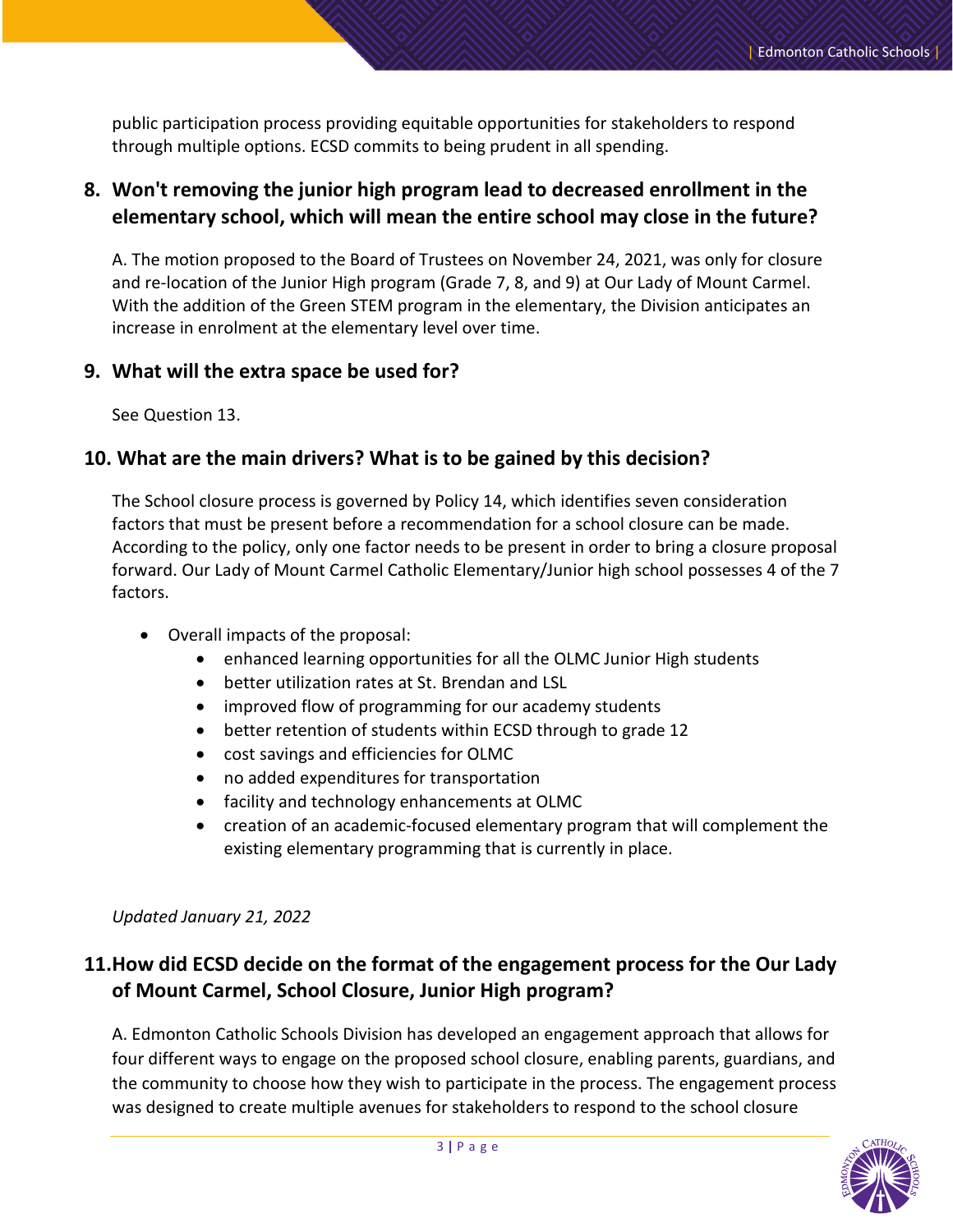proposal. The public meetings format is such that members of the public can respond in a comfortable and safe setting where everyone who wants to speak at the public meetings has the opportunity to do so.

There are four ways that parents, guardians, and the community can participate in the engagement process, and Edmonton Catholic Schools Division invites all stakeholders to engage in the way(s) that work for them. They are:

#### A. [Survey,](https://www.ecsd.net/page/38345/notice-regarding-our-lady-of-mount-carmel-school)

- B. Written and video submissions to engagement@ecsd.net or mailed to Lumen Christi Catholic Education Centre, 9807 106 Street, Edmonton, AB T5K 1C2,
- C. Public Engagement through the Table Talks of which there are six different times to choose from, and
- D. Phone call to speak to Karen Garlitos, Engagement Specialist, personally at 780-441- 6122.

#### **12.What will happen to the academy programming in Grades 3-6?**

Should the decision on February 23, 2022 be to close and relocate the Junior High program at Our Lady of Mount Carmel School, the academy programming in Grades 3-6 will not be impacted. In addition, Our Lady of Mount Carmel will offer Green Science, Technology, Engineering and Mathematics (STEM) programming starting September 2022.

## **13.What will happen to the Jr. High floor in the building? What is the plan for the classrooms?**

Should the decision on February 23, 2022 be to close and relocate the Junior High program at Our Lady of Mount Carmel School, Edmonton Catholic Schools Division will work with the school administration to determine how to best use the space.

#### **14.Can you give us two enrolment cycles to increase enrolment in the Jr. High general program?**

Since 2016, enrolment at Our Lady of Mount Carmel junior high has decreased by 56% despite strong marketing efforts. There is no indication that enrolment in the Junior High program will increase. In summary, 117 Junior High students left OLMC since 2016; 6 students chose not to register between Grade 6 and 7; 33 students did not transition from Grade 7 to 8; and 41 students left the school after their grade 8 year. This results in 80 students that did not transition into their next junior high grade.

#### **15.How has one year been enough time to increase enrolment since Educational Planning met with us to discuss adding the Enhanced Academic Program?**

The addition of the Enhanced Academic Program at Our Lady of Mount Carmel did not result in any new enrolment for the 2021-2022 school year despite the program being marketed as part

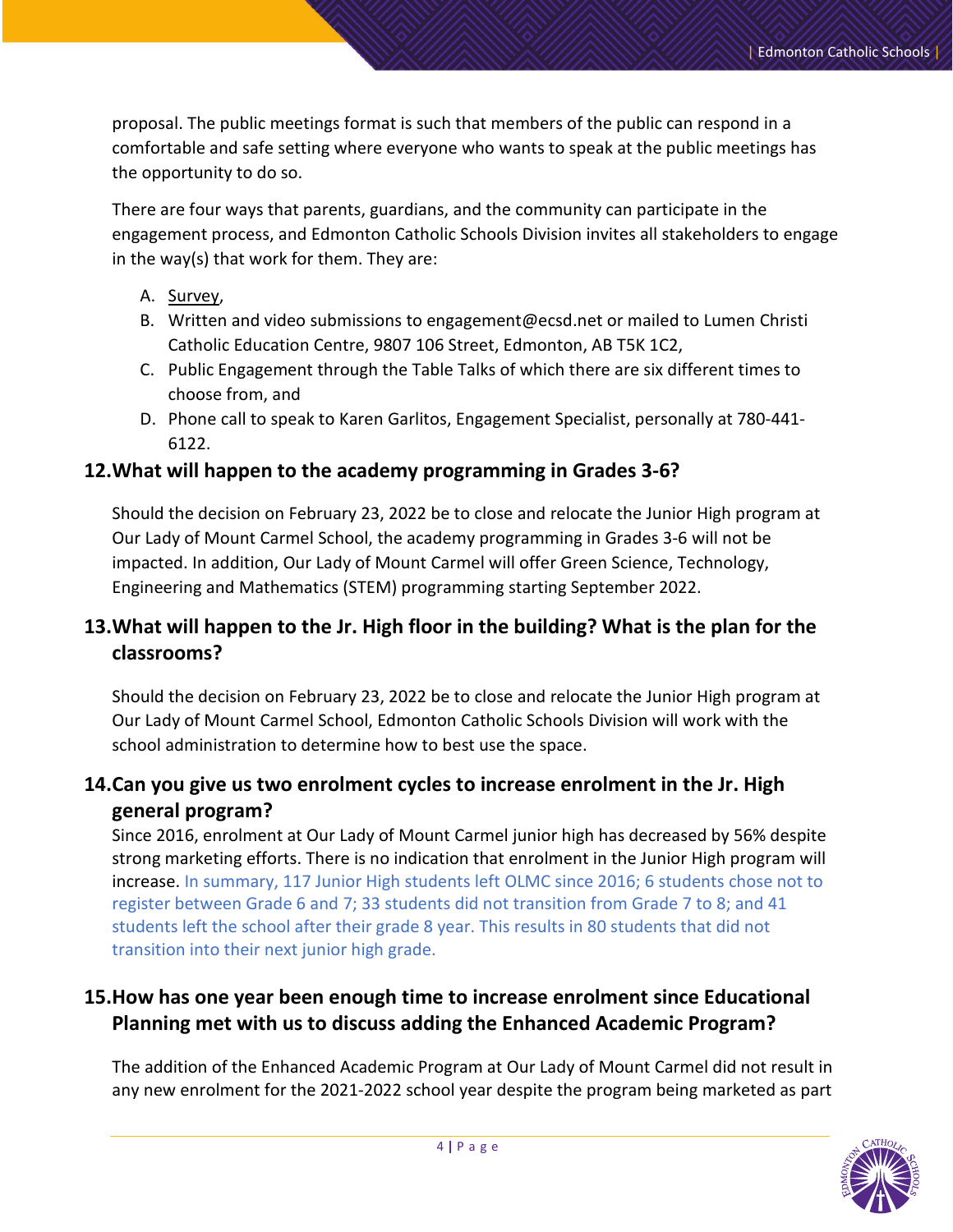of the overall offerings of the school. It must be noted that 15 of the 17 EAP students are also in an academy and leave campus in the afternoon, this leaves the school with only 2 EAP students out of the 30 students that remain behind.

**16. Why did Louis St. Laurent Junior/Senior High families get letters the same day announcing the program additions to their school? The email and letter make it sound like decisions have already been made.**

The letter that was sent to Louis St. Laurent Junior/Senior High School parents indicated that the Enhanced Academic Program and Advanced Placement Program would be implemented at Louis St. Laurent to replace the outgoing International Baccalaureate Programs. This change has no bearing on the motion for the closure of the Junior High program at Our Lady of Mount Carmel. The current EAP program at Our Lady of Mount Carmel will not be offered in 2022- 2023, regardless of the decision made on February 23, 2022. Furthermore, the Soccer Academy is being implemented at the High School level to complement the existing Hockey Academy.

**17. Will you be considering a more forward-thinking, transitional approach? That is, could you potentially phase out new admissions next year for Grade 7 so that children that have started at Our Lady of Mount Carmel are able to complete their remaining years without bearing the burden of relocating?** 

Our Lady of Mount Carmel's low junior high enrolment number does not make it feasible to phase out the Junior High program over three years. If the decision is made on February 23, 2022, to close and relocate the Junior High program at Our Lady of Mount Carmel, Edmonton Catholic Schools is committed to working with all affected families to ensure a smooth transition.

**18.Should immediate closure of the entire Junior High program take place next year, what supports will there be for students to adjust to this change particularly those that will feel a sense of loss or do not deal well with changes or have difficulty making new friends or feeling safe in new environments? How will you support the transition for these students going from a school of 90 to a school of 1100?**

More than half of our schools in ECSD are K-6 elementary schools that require students to transition into Grade 7 after their time at the school is complete. Should the Board approve the recommendation for the closure of the Junior High at Our Lady of Mount Carmel Catholic Elementary/Junior High School on February 23, 2022, the Edmonton Catholic School Division will work with affected families to support a smooth transition to their new site. The administration and staff of our schools are aware of these common anxieties and are well equipped to successfully handle students that are moving from one school to another.

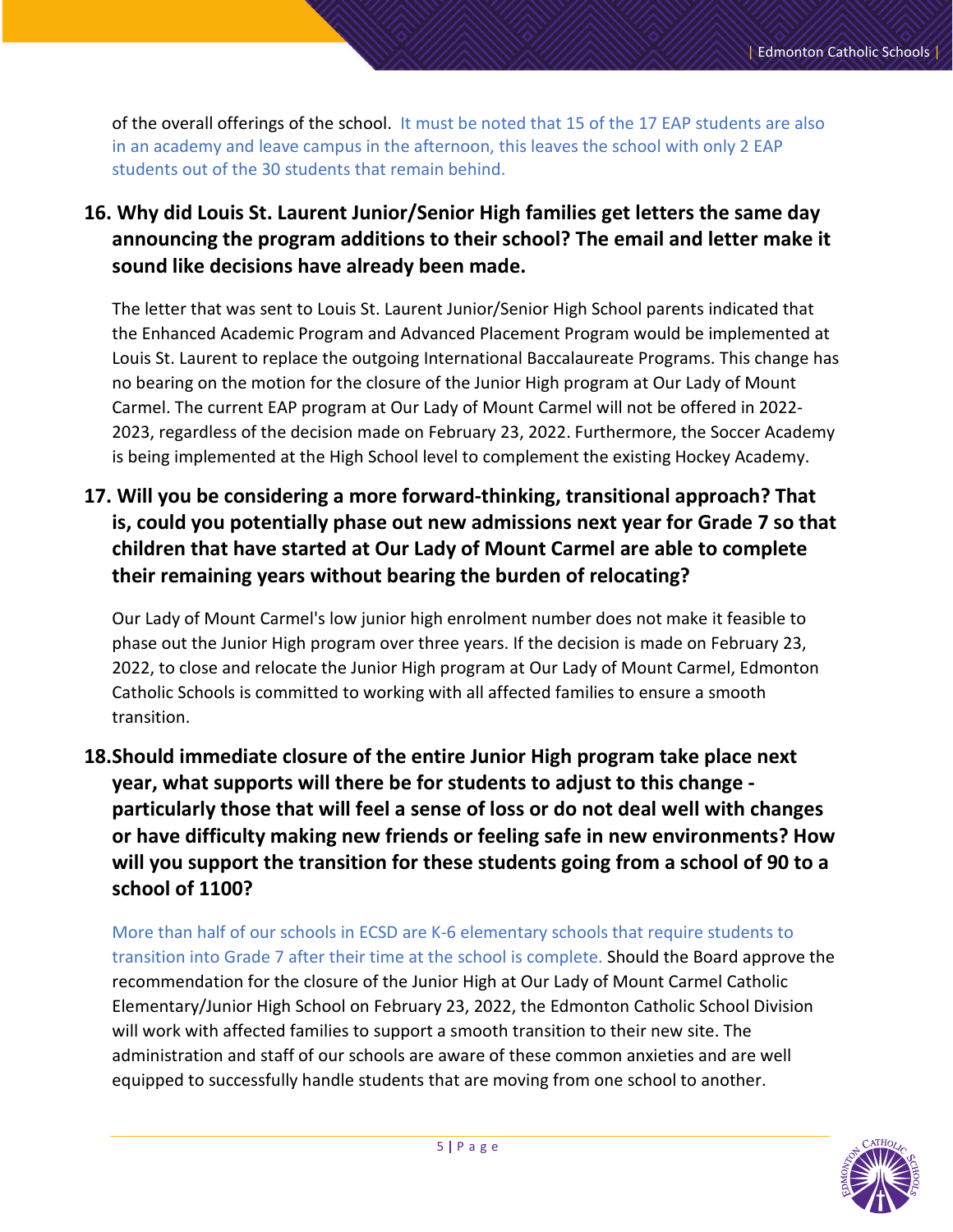Edmonton Catholic School Division is committed to taking care of all our students to foster their overall development.

#### **19. Has COVID not impacted the enrolment at the school?**

There were nine students previously enrolled at Our Lady of Mount Carmel that chose to enrol in online learning at Genesis Catholic Online Elementary/Junior High School this year. Only two of the nine students were registered in Junior High.

# **20. What are the benefits of choosing Louis St. Laurent? What would make Louis St. Laurent a better experience than Our Lady of Mount Carmel?**

Louis St. Laurent is a Junior/Senior High School offering diverse programming that ensures a vibrant and rich junior high experience only 5 km from OLMC. For example, students at Louis St. Laurent have access to the Spanish Bilingual Program, the Enhanced Academic Program, the Hockey Academy, the Soccer Academy, Drama courses that include productions, extracurricular teams, student clubs, and access to the newly renovated Confederation Recreation Facility, soccer fields, and tennis courts. New for next year is a SPARK academy in grades 7-12 with a technology-based focus. Louis St. Laurent has the student population and resources to enhance the junior high experience. Visit the school website at <https://www.ecsd.net/8409> for more information.

## **21. What are the benefits of choosing St. Brendan? What would make St. Brendan a better experience than Our Lady of Mount Carmel?**

St. Brendan is a Kindergarten to Grade 9 school with 526 students. It is a new facility that opened in 2016. There is a robust junior high program offering at St. Brendan with two Bilingual programs (Ukrainian and Spanish), extra-curricular teams, school clubs, CTF Construction and Foods labs, an annual science fair, Band and French programming, which includes trips to southern Alberta and Quebec, Recreation Academy programming and yellow bus transportation service. St. Brendan will ensure an enhanced, vibrant experience for all junior high students. Visit the school website at <https://www.ecsd.net/1970> for more information.

- **22. Recognizing that St. Brendan has elementary and junior high, there will likely be families who will not want to have to do two separate drop offs. The report states that students would be double designated to St. Brendan and Louis St. Laurent. The follow up questions are:**
	- **a. Does St. Brendan have the capacity to receive new junior high and elementary students? What impact will this have on class sizes?**

St. Brendan has a capacity of 786 students and a current utilization rate of 79% for the 2021 school year. With the opportunity to add 8 additional modular units to its facility,

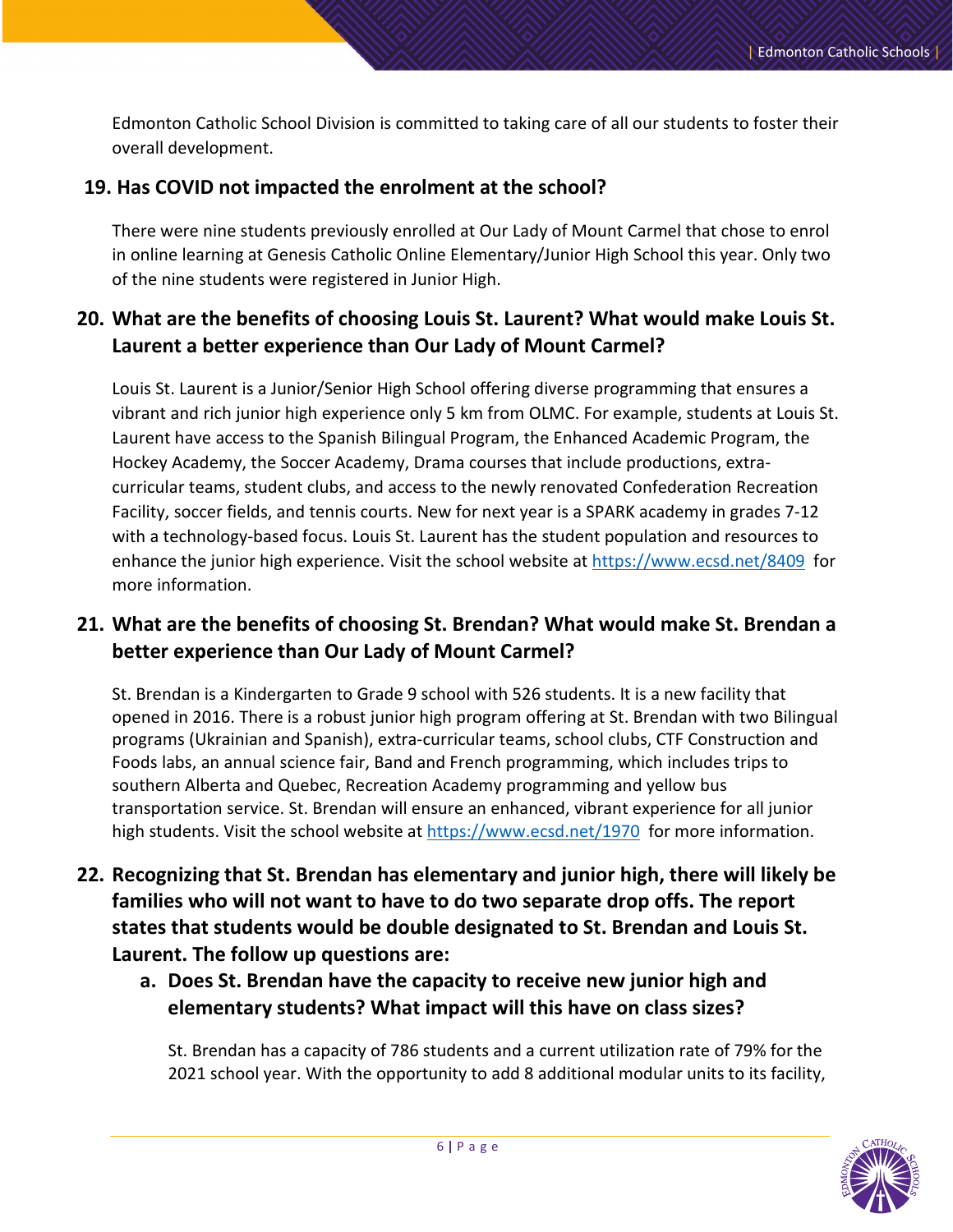St. Brendan has ample space to accommodate future growth. Class sizes are site-based decisions and are made at the time of registration.

**b. Is this a move that will ultimately see Our Lady of Mount Carmel close entirely because of low enrolment?** 

The motion proposed to the Board of Trustees on November 24, 2021, was only for closure and re-location of the Junior High program (Grade 7, 8, and 9) at Our Lady of Mount Carmel. With the addition of the Green STEM program, the Division anticipates an increase in enrolment at the elementary level over time.

# **23. How will transportation to school change for the current Grades 7-9 Our Lady of Mount Carmel students?**

Transportation will not be provided for students who choose to attend Louis St. Laurent. These students will access already established ETS school routes. For students who attend St. Brendan, transportation will be available for all eligible students.

# **24. Why do St. Brendan staff already know there is the Recreation Academy program going there if the Our Lady of Mount Carmel school closure proposal, Junior High program decision has not yet been made?**

The Golf Academy currently offered at St. Brendan Catholic Elementary/Junior High School will be replaced with a Recreation Academy in September 2022 that offers more diverse opportunities for current students to be involved in the academy. This change has no bearing on the motion for the closure of the Junior High program at Our Lady of Mount Carmel. The Recreation Academy will be offered at St. Brendan Catholic Elementary/Junior High School regardless of the decision made on February 23, 2022.

#### **25. Why are we contributing to families leaving our school board for EPSB?**

Our commitment is to provide a Catholic Education that inspires students to learn and that prepares them to live fully and to serve God in one another. This recommendation was brought forward to enhance the effectiveness of the Junior High program delivery for all students while creating a strong and clear pathway for students choosing to enrol in a sports academy.

#### **26. Did you know that the nearby parish of St. Anthony's, has only the one school, Our Lady of Mount Carmel, to look after?**

Regardless of the decision made on February 23, 2022, St. Anthony Parish will continue to support Our Lady of Mount Carmel Catholic School.

#### **27. How did the district let this happen? We've entrusted you to provide quality Catholic education in this community, and you've made it sound like it's not**